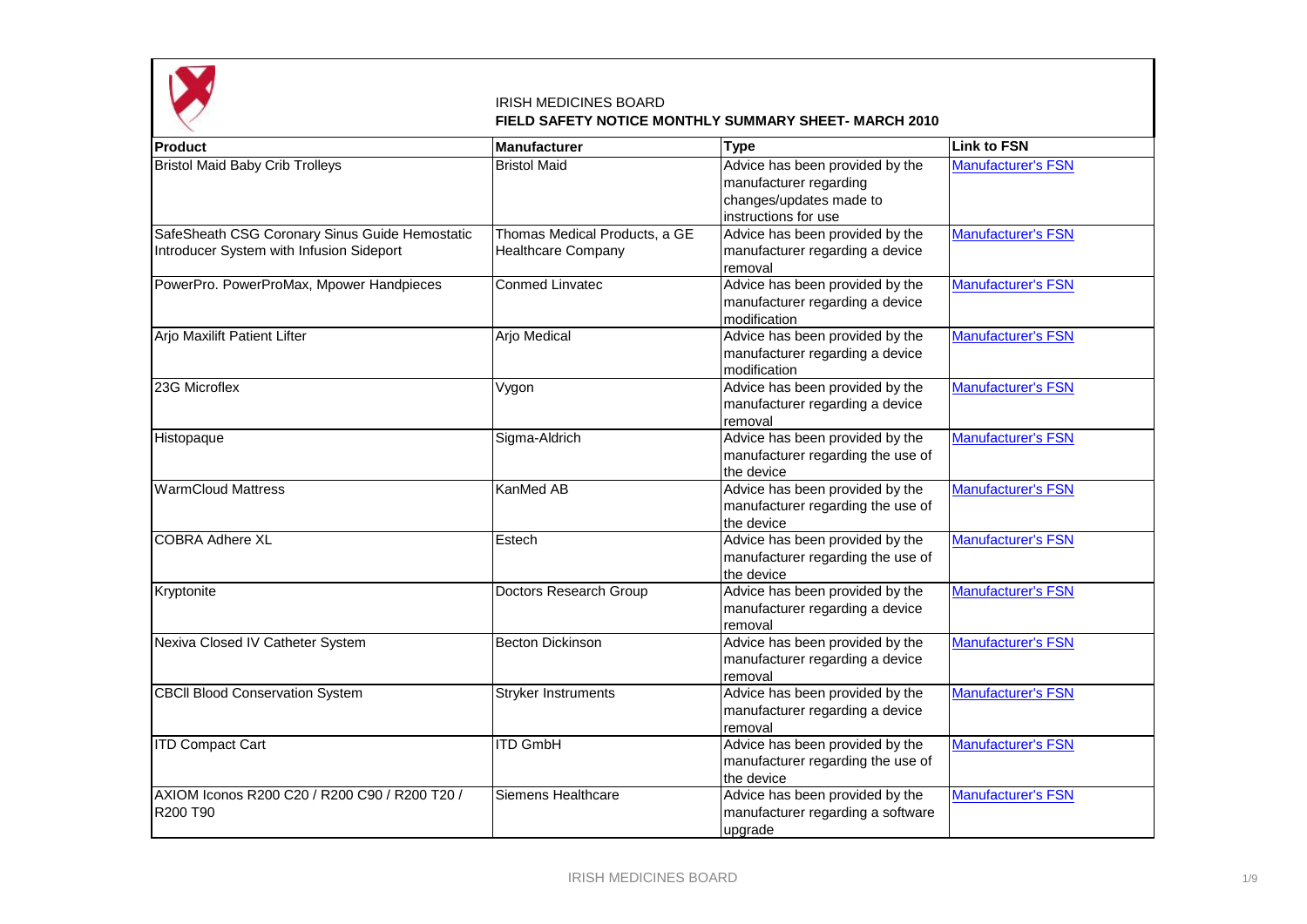| Product                                                                         | Manufacturer                                | <b>Type</b>                                                                                                  | <b>Link to FSN</b>        |
|---------------------------------------------------------------------------------|---------------------------------------------|--------------------------------------------------------------------------------------------------------------|---------------------------|
| Warm Air Cardiac Blanket                                                        | Cincinnati Sub-Zero                         | Advice has been provided by the<br>manufacturer regarding a device<br>removal                                | <b>Manufacturer's FSN</b> |
| Modified Novy Cornual Cannulation Set                                           | <b>Cook Ireland Limited</b>                 | Advice has been provided by the<br>manufacturer regarding a device<br>removal                                | <b>Manufacturer's FSN</b> |
| ElecSys Folate III assay                                                        | Roche Diagnostics Gmbh                      | Advice has been provided by the<br>manufacturer regarding the use of<br>the device                           | Manufacturer's FSN        |
| Axiom Artis MP, Artis dMP, Artis Zee Multipurpose                               | Siemens                                     | Advice has been provided by the<br>manufacturer regarding the use of<br>the device                           | Manufacturer's FSN        |
| SmartTemp (Temperature) Probe Covers for use with<br>VS-800 Vital Signs Monitor | Shenzen Mindray bio-Medical<br>Ellectronics | Advice has been provided by the<br>manufacturer regarding a device<br>removal                                | Manufacturer's FSN        |
| Syngo Imaging XS                                                                | Siemens AG Healthcare Sector                | Advice has been provided by the<br>manufacturer regarding a software<br>upgrade                              | <b>Manufacturer's FSN</b> |
| 9 FR Epiduroscopy Access Kit                                                    | Myelotec                                    | Advice has been provided by the<br>manufacturer regarding a device<br>modification                           | <b>Manufacturer's FSN</b> |
| Backcheck Valves in Symbiq® Administration Sets                                 | Hospira                                     | Advice has been provided by the<br>manufacturer regarding the use of<br>the device                           | <b>Manufacturer's FSN</b> |
| BD 10ml LS Plastipak Syringe                                                    | <b>BD</b> Medical                           | Advice has been provided by the<br>manufacturer regarding a device<br>removal                                | Manufacturer's FSN        |
| Implant Extraction Set Brochure / Guide                                         | Stryker                                     | Advice has been provided by the<br>manufacturer regarding<br>changes/updates made to<br>instructions for use | <b>Manufacturer's FSN</b> |
| Input TS Introducer sets with needle                                            | Medtronic Inc.                              | Advice has been provided by the<br>manufacturer regarding a device<br>removal                                | <b>Manufacturer's FSN</b> |
| RELI SSO HLA-B Typing Kit                                                       | Invitrogen                                  | Advice has been provided by the<br>manufacturer regarding the use of<br>the device                           | Manufacturer's FSN        |
| SMA 4525FP STERILE RECTOSCOPY KITS                                              | Sapimed SpA                                 | Advice has been provided by the<br>manufacturer regarding a device<br>removal                                | Manufacturer's FSN        |
| <b>Exeter Cement Centralizer</b>                                                | <b>Stryker</b>                              | Advice has been provided by the<br>manufacturer regarding a device<br>removal                                | <b>Manufacturer's FSN</b> |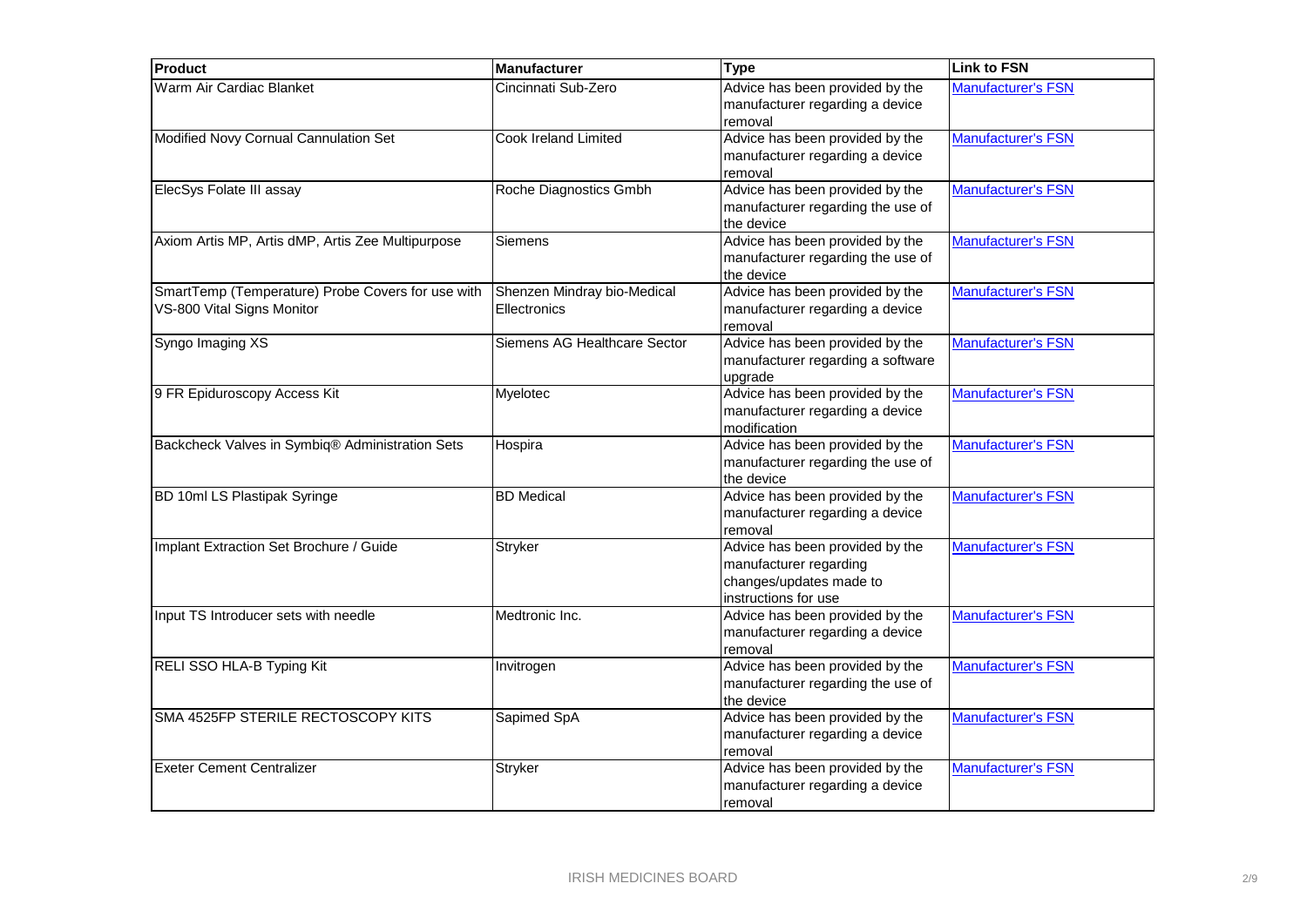| Product                                                                                                                                                                              | <b>Manufacturer</b>                   | <b>Type</b>                                                                                                  | <b>Link to FSN</b>        |
|--------------------------------------------------------------------------------------------------------------------------------------------------------------------------------------|---------------------------------------|--------------------------------------------------------------------------------------------------------------|---------------------------|
| SpineCath and Acutherm Catheters                                                                                                                                                     | Smith & Nephew                        | Advice has been provided by the<br>manufacturer regarding<br>changes/updates made to<br>instructions for use | <b>Manufacturer's FSN</b> |
| 10F Bioflex Tesio Kit with cutting trocar                                                                                                                                            | Medcomp                               | Advice has been provided by the<br>manufacturer regarding a device<br>removal                                | <b>Manufacturer's FSN</b> |
| <b>Elecsys Reagents</b>                                                                                                                                                              | Roche Diagnostics Gmbh                | Advice has been provided by the<br>manufacturer regarding the use of<br>the device                           | <b>Manufacturer's FSN</b> |
| Compat Go sets / Compat Go Portable Set with dust<br>cap                                                                                                                             | <b>Nestle Healthcare Nutrition</b>    | Advice has been provided by the<br>manufacturer regarding a device<br>removal                                | Manufacturer's FSN        |
| Allura Xper Systems and Allura Integris Systems with<br>Velara Generator                                                                                                             | <b>Philips Healthcare</b>             | Advice has been provided by the<br>manufacturer regarding the use of<br>the device                           | <b>Manufacturer's FSN</b> |
| <b>AXIOM Artis</b>                                                                                                                                                                   | Siemens                               | Advice has been provided by the<br>manufacturer regarding a device<br>modification                           | <b>Manufacturer's FSN</b> |
| Dimension Vista ® Chemistry 2 Calibrator                                                                                                                                             | Siemens Healthcare Diagnostics<br>Inc | Advice has been provided by the<br>manufacturer regarding the use of<br>the device                           | <b>Manufacturer's FSN</b> |
| ABC SSP Unitray, B Low Res AllSet Gold, ABDR<br>Unitray, ABDR AllSet Gold, ABDRDQ Unitray,<br>ABDRDQ AllSet Gold, ABC Unitray, B Locus Unitray,<br>ABDR AllSet Gold, ABC AllSet Gold | Invitrogen                            | Advice has been provided by the<br>manufacturer regarding the use of<br>the device                           | <b>Manufacturer's FSN</b> |
| StatSpin Express 4 Centrifuge                                                                                                                                                        | <b>Iris Sample Processing</b>         | Advice has been provided by the<br>manufacturer regarding a device<br>removal                                | <b>Manufacturer's FSN</b> |
| Epicardial Lead Models 5071, 4965, and 4968 Sterile<br>Tray                                                                                                                          | Medtronic Inc.                        | Advice has been provided by the<br>manufacturer regarding a device<br>removal                                | Manufacturer's FSN        |
| <b>AXIOM Artis models</b>                                                                                                                                                            | Siemens                               | Advice has been provided by the<br>manufacturer regarding a device<br>modification                           | <b>Manufacturer's FSN</b> |
| TARGON PFT STEP DRILL (KH536R) and TARGON<br>PFT DEPTH STOP (KH535R)                                                                                                                 | Aesculap AG                           | Advice has been provided by the<br>manufacturer regarding the use of<br>the device                           | <b>Manufacturer's FSN</b> |
| Vitesse Biopsy Needle, Delta-Cut, 2 part, 0.95/19.5G,<br><b>150mm</b>                                                                                                                | OptiMedGmbH                           | Advice has been provided by the<br>manufacturer regarding a device<br>removal                                | <b>Manufacturer's FSN</b> |
| HLS-Cannulate BE-PVL 2955                                                                                                                                                            | Maquet                                | Advice has been provided by the<br>manufacturer regarding a device<br>removal                                | <b>Manufacturer's FSN</b> |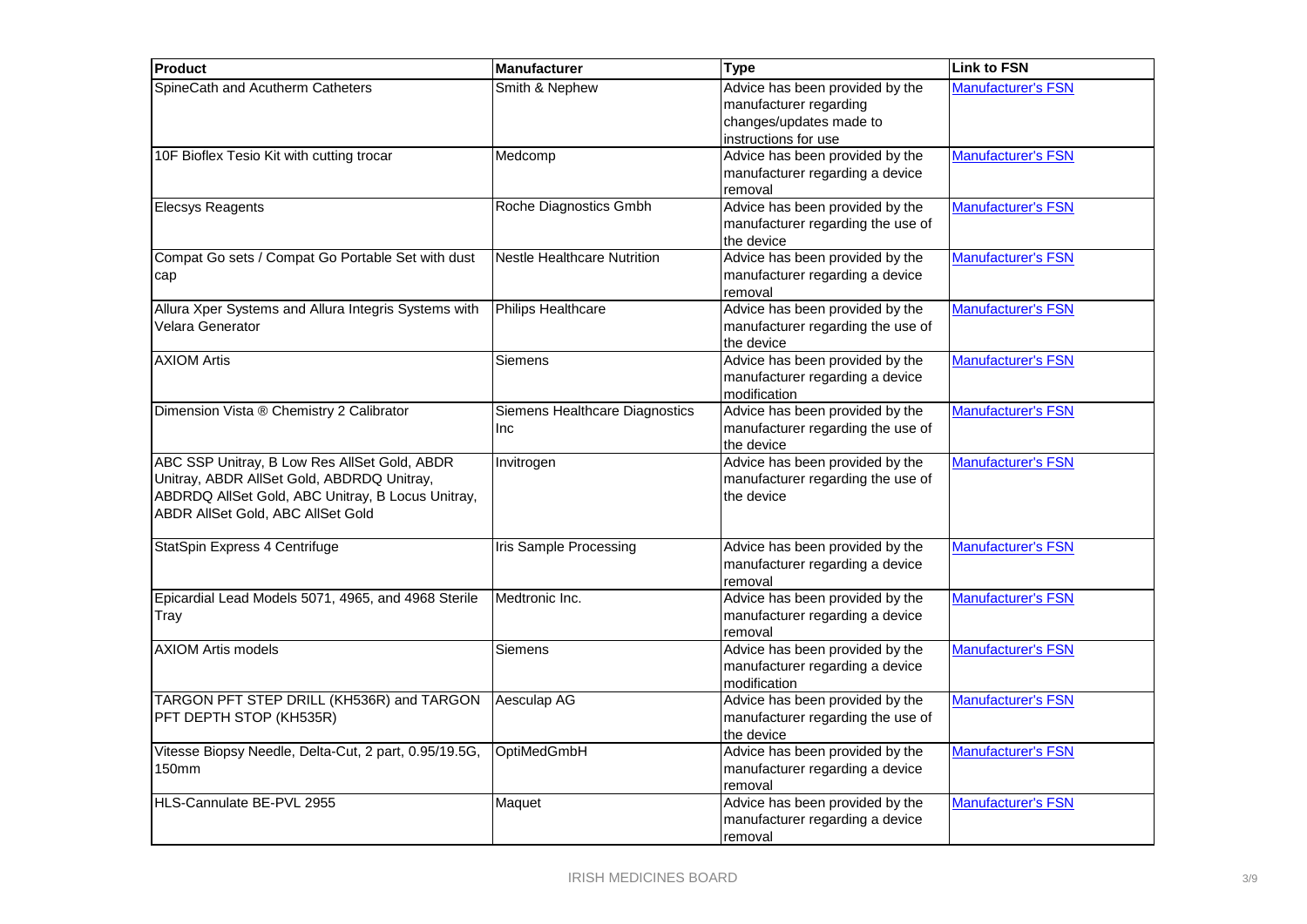| <b>Product</b>                                     | <b>Manufacturer</b>       | <b>Type</b>                       | <b>Link to FSN</b>        |
|----------------------------------------------------|---------------------------|-----------------------------------|---------------------------|
| Wassenburg WD440 and Wassenburg WD440-PT           | <b>Wassenburg Limited</b> | Advice has been provided by the   | <b>Manufacturer's FSN</b> |
| endoscope washer disinfectors                      |                           | manufacturer regarding the use of |                           |
|                                                    |                           | the device                        |                           |
| HYDROLIFT Insertation Instr.F/Implants; FW453R     | Aesculap AG               | Advice has been provided by the   | Manufacturer's FSN        |
|                                                    |                           | manufacturer regarding a device   |                           |
|                                                    |                           | removal                           |                           |
| Femoral Saw Guide / Instrument for Endo-Model®     | <b>Waldemar Link GmbH</b> | Advice has been provided by the   | Manufacturer's FSN        |
| Rotational and Hinge Knee System                   |                           | manufacturer regarding a device   |                           |
|                                                    |                           | removal                           |                           |
| RambaChrom KPC M/N 11500 and RambaChrom            | Gibson Laboratories       | Advice has been provided by the   | <b>Manufacturer's FSN</b> |
| <b>VRE M/N 11600</b>                               |                           | manufacturer regarding a device   |                           |
|                                                    |                           | removal                           |                           |
| Ankylos C/X Dental Implant                         | Friadent GmbH             | Advice has been provided by the   | <b>Manufacturer's FSN</b> |
|                                                    |                           | manufacturer regarding the use of |                           |
|                                                    |                           | the device                        |                           |
| Stryker® Eye Surgery Stretcher 1069 / Stryker® Eye | Stryker Medical Kalamazoo | Advice has been provided by the   | Manufacturer's FSN        |
| Surgery Stretcher 1079                             |                           | manufacturer regarding a device   |                           |
|                                                    |                           | modification                      |                           |
| Right Hallu®-C Plate Size 1-40mm, non-sterile      | Newdeal                   | Advice has been provided by the   | <b>Manufacturer's FSN</b> |
|                                                    |                           | manufacturer regarding the use of |                           |
|                                                    |                           | the device                        |                           |
| <b>Synthes Compression Connecting Screw</b>        | Synthes                   | Advice has been provided by the   | <b>Manufacturer's FSN</b> |
|                                                    |                           | manufacturer regarding a device   |                           |
|                                                    |                           | removal                           |                           |
| AMSCO 3085SP Surgical Table                        | <b>Steris</b>             | Advice has been provided by the   | <b>Manufacturer's FSN</b> |
|                                                    |                           | manufacturer regarding the use of |                           |
|                                                    |                           | the device                        |                           |
| <b>Exxcel Soft Thin</b>                            | Maquet                    | Advice has been provided by the   | <b>Manufacturer's FSN</b> |
| <b>Wall Vascular Grafts</b>                        |                           | manufacturer regarding a device   |                           |
|                                                    |                           | removal                           |                           |
| SmitCare SNE343 Ringwood Bathseat                  | SmitCare Limited          | Advice has been provided by the   | <b>Manufacturer's FSN</b> |
|                                                    |                           | manufacturer regarding            |                           |
|                                                    |                           | changes/updates made to           |                           |
|                                                    |                           | instructions for use              |                           |
| One Source Kits and MAXPAC/Total System            | Medtronic                 | Advice has been provided by the   | Manufacturer's FSN        |
|                                                    |                           | manufacturer regarding a device   |                           |
|                                                    |                           | removal                           |                           |
| <b>ANA Screen</b>                                  | <b>Trinity Biotech</b>    | Advice has been provided by the   | <b>Manufacturer's FSN</b> |
|                                                    |                           | manufacturer regarding a device   |                           |
|                                                    |                           | removal                           |                           |
| Implant extraction set                             | <b>Stryker UK Limited</b> | Advice has been provided by the   | <b>Manufacturer's FSN</b> |
|                                                    |                           | manufacturer regarding            |                           |
|                                                    |                           | changes/updates made to           |                           |
|                                                    |                           | instructions for use              |                           |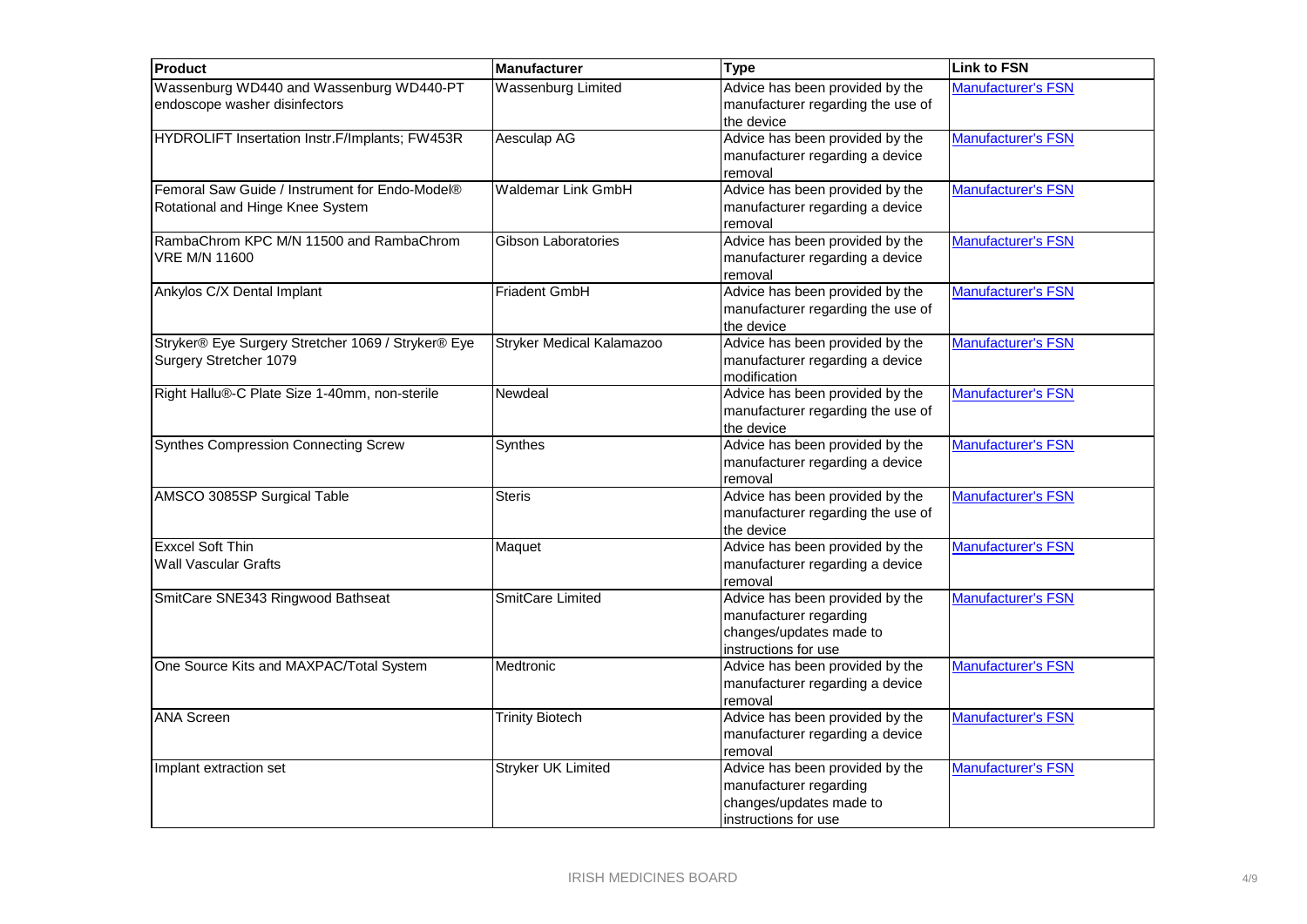| Product                                                            | Manufacturer                 | <b>Type</b>                                               | <b>Link to FSN</b>        |
|--------------------------------------------------------------------|------------------------------|-----------------------------------------------------------|---------------------------|
| <b>MPO QuickCard</b>                                               | <b>Bio-Diagnostics</b>       | Advice has been provided by the                           | <b>Manufacturer's FSN</b> |
|                                                                    |                              | manufacturer regarding a device<br>removal                |                           |
| GE Centricity™ PACS-IW, software versions: 3.7.3                   | <b>GE Healthcare</b>         | Advice has been provided by the                           | <b>Manufacturer's FSN</b> |
|                                                                    |                              | manufacturer regarding a software                         |                           |
|                                                                    |                              | upgrade                                                   |                           |
| <b>XCaliber Fixator</b>                                            | Orthofix                     | Advice has been provided by the                           | <b>Manufacturer's FSN</b> |
|                                                                    |                              | manufacturer regarding a device                           |                           |
| Neuroform 3™Microdelivery Stent System                             | <b>Boston Scientific</b>     | removal<br>Advice has been provided by the                | <b>Manufacturer's FSN</b> |
|                                                                    |                              | manufacturer regarding the use of                         |                           |
|                                                                    |                              | the device                                                |                           |
| Tubing set for blood purification equipment Plasanto               | Naniwa Rubber                | Advice has been provided by the                           | <b>Manufacturer's FSN</b> |
| Sigma                                                              |                              | manufacturer regarding a device                           |                           |
|                                                                    |                              | removal                                                   |                           |
| 4003201 Disposable Long Scissors 22cm                              | <b>Farla Medical Limited</b> | Advice has been provided by the                           | <b>Manufacturer's FSN</b> |
|                                                                    |                              | manufacturer regarding a device                           |                           |
| <b>Intracranial Stent SILK</b>                                     |                              | removal                                                   |                           |
|                                                                    | <b>Balt Extrusion</b>        | Advice has been provided by the<br>manufacturer regarding | <b>Manufacturer's FSN</b> |
|                                                                    |                              | changes/updates made to                                   |                           |
|                                                                    |                              | instructions for use                                      |                           |
| <b>ARCHITECT HAVAb-IgM Reagents</b>                                | Abbott                       | Advice has been provided by the                           | <b>Manufacturer's FSN</b> |
|                                                                    |                              | manufacturer regarding the use of                         |                           |
|                                                                    |                              | the device                                                |                           |
| Electri-Cord AC Power Cords (Part Number WW3005,                   | <b>Smiths Medical</b>        | Advice has been provided by the                           | <b>Manufacturer's FSN</b> |
| 8404) usd with BCI® 3180 Pulse Oximeter, 9200                      |                              | manufacturer regarding the use of                         |                           |
| Advisor® Vital Signs Monitor, 8400 Capnocheck®                     |                              | the device                                                |                           |
| Capnometer and V6400 Invasive Pressure Monitor<br>(Veterinary use) |                              |                                                           |                           |
|                                                                    |                              |                                                           |                           |
| <b>AMPLILINK Software version 3.3.1</b>                            | Roche Diagnostics Gmbh       | Advice has been provided by the                           | <b>Manufacturer's FSN</b> |
|                                                                    |                              | manufacturer regarding a software                         |                           |
|                                                                    |                              | upgrade                                                   |                           |
| LIFEPAK 15 Monitor/Defibrillator                                   | Physio-Control               | Advice has been provided by the                           | Manufacturer's FSN        |
|                                                                    |                              | manufacturer regarding a device                           |                           |
|                                                                    |                              | modification<br>Advice has been provided by the           | <b>Manufacturer's FSN</b> |
| M2a-Magnum™ Modular Heads - Size 44mm                              | <b>Biomet</b>                | manufacturer regarding a device                           |                           |
|                                                                    |                              | removal                                                   |                           |
| Auto D-Dimer Control, Level 2                                      | <b>Trinity Biotech</b>       | Advice has been provided by the                           | Manufacturer's FSN        |
|                                                                    |                              | manufacturer regarding a device                           |                           |
|                                                                    |                              | modification                                              |                           |
| Baxter INFUSOR Devices and Pre-filled Baxter                       | <b>Baxter</b>                | Advice has been provided by the                           | <b>Manufacturer's FSN</b> |
| <b>INFUSOR Devices</b>                                             |                              | manufacturer regarding the use of                         |                           |
|                                                                    |                              | the device                                                |                           |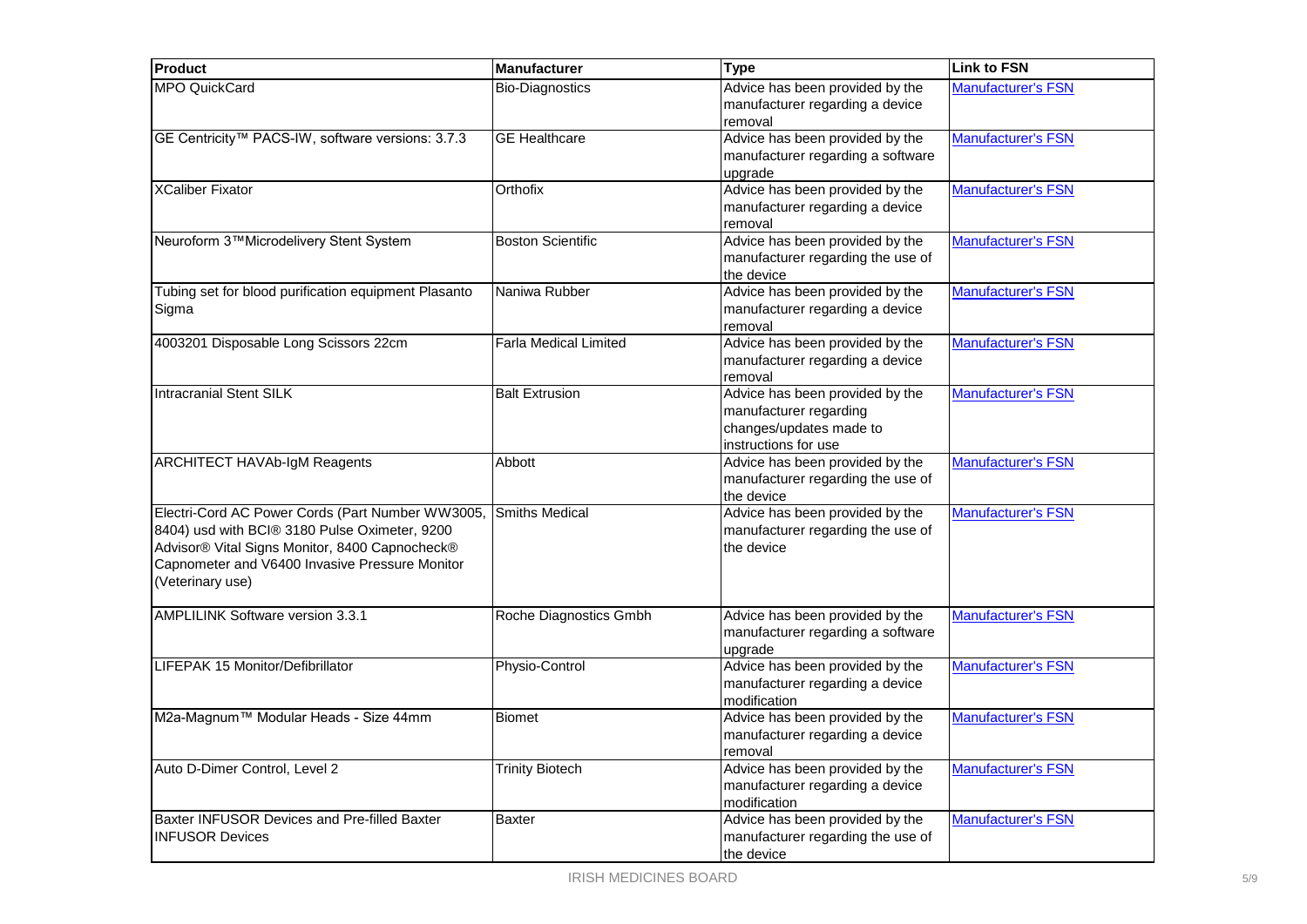| Product                                                                                                                                                                               | <b>Manufacturer</b>                   | <b>Type</b>                                                                        | <b>Link to FSN</b>        |
|---------------------------------------------------------------------------------------------------------------------------------------------------------------------------------------|---------------------------------------|------------------------------------------------------------------------------------|---------------------------|
| Abiomed AB 5000 Console                                                                                                                                                               | Abiomed                               | Advice has been provided by the<br>manufacturer regarding a device<br>removal      | <b>Manufacturer's FSN</b> |
| Lipase (LIP) Flex® reagent cartridges (DF55A)                                                                                                                                         | Siemens Healthcare Diagnostics<br>Inc | Advice has been provided by the<br>manufacturer regarding the use of<br>the device | <b>Manufacturer's FSN</b> |
| Diagnostic sets for UIBC determination - PRESTIGE<br>24i UIBC cat. no. 4-186, PRESTIGE 24i UIBC cat. no.<br>4-494, ACCENT-300 UIBC cat. no. 7-359, ACCENT-<br>200 UIBC cat. no. 7-259 | PZ Cormay S.A.                        | Advice has been provided by the<br>manufacturer regarding a device<br>modification | Manufacturer's FSN        |
| PR3 QuickCard                                                                                                                                                                         | <b>Bio-Diagnostics</b>                | Advice has been provided by the<br>manufacturer regarding a device<br>removal      | <b>Manufacturer's FSN</b> |
| IPP ON® Interphalangeal Implsnt                                                                                                                                                       | Newdeal                               | Advice has been provided by the<br>manufacturer regarding the use of<br>the device | <b>Manufacturer's FSN</b> |
| Baylis Medical TorFlex™ Transseptal Guiding Sheath                                                                                                                                    | <b>Baylis</b>                         | Advice has been provided by the<br>manufacturer regarding a device<br>removal      | <b>Manufacturer's FSN</b> |
| <b>Primedic HeartSave Series</b>                                                                                                                                                      | Metrax GmbH                           | Advice has been provided by the<br>manufacturer regarding a device<br>removal      | <b>Manufacturer's FSN</b> |
| ASR™ Articular Surface Replacement and ASR™XL<br>Monoblock Metal-on-Metal System                                                                                                      | Depuy                                 | Advice has been provided by the<br>manufacturer regarding the use of<br>the device | Manufacturer's FSN        |
| Oxoid Ready Poured Plate, Yersinia Agar (CIN<br>Medium)                                                                                                                               | Thermofisher Scientific               | Advice has been provided by the<br>manufacturer regarding a device<br>removal      | Manufacturer's FSN        |
| <b>Unilect ECG Electrodes</b>                                                                                                                                                         | <b>Unomedical Limited</b>             | Advice has been provided by the<br>manufacturer regarding a device<br>removal      | <b>Manufacturer's FSN</b> |
| Oncentra Brachy                                                                                                                                                                       | Nucletron                             | Advice has been provided by the<br>manufacturer regarding the use of<br>the device | <b>Manufacturer's FSN</b> |
| All BrainSUITE iMRI systems with BrainLAB IMRI OR<br>Power Management                                                                                                                 | <b>BrainLAB AG</b>                    | Advice has been provided by the<br>manufacturer regarding the use of<br>the device | <b>Manufacturer's FSN</b> |
| Trigen Internal Hex Screw 4.5mm X 20mm Product<br>code 71642120 Lot: all lots prior to May 2009                                                                                       | Smith & Nephew                        | Advice has been provided by the<br>manufacturer regarding a device<br>removal      | <b>Manufacturer's FSN</b> |
| UniCel DxH 800 Coulter Cellular Analysis System                                                                                                                                       | <b>Beckman Coulter</b>                | Advice has been provided by the<br>manufacturer regarding a software<br>upgrade    | <b>Manufacturer's FSN</b> |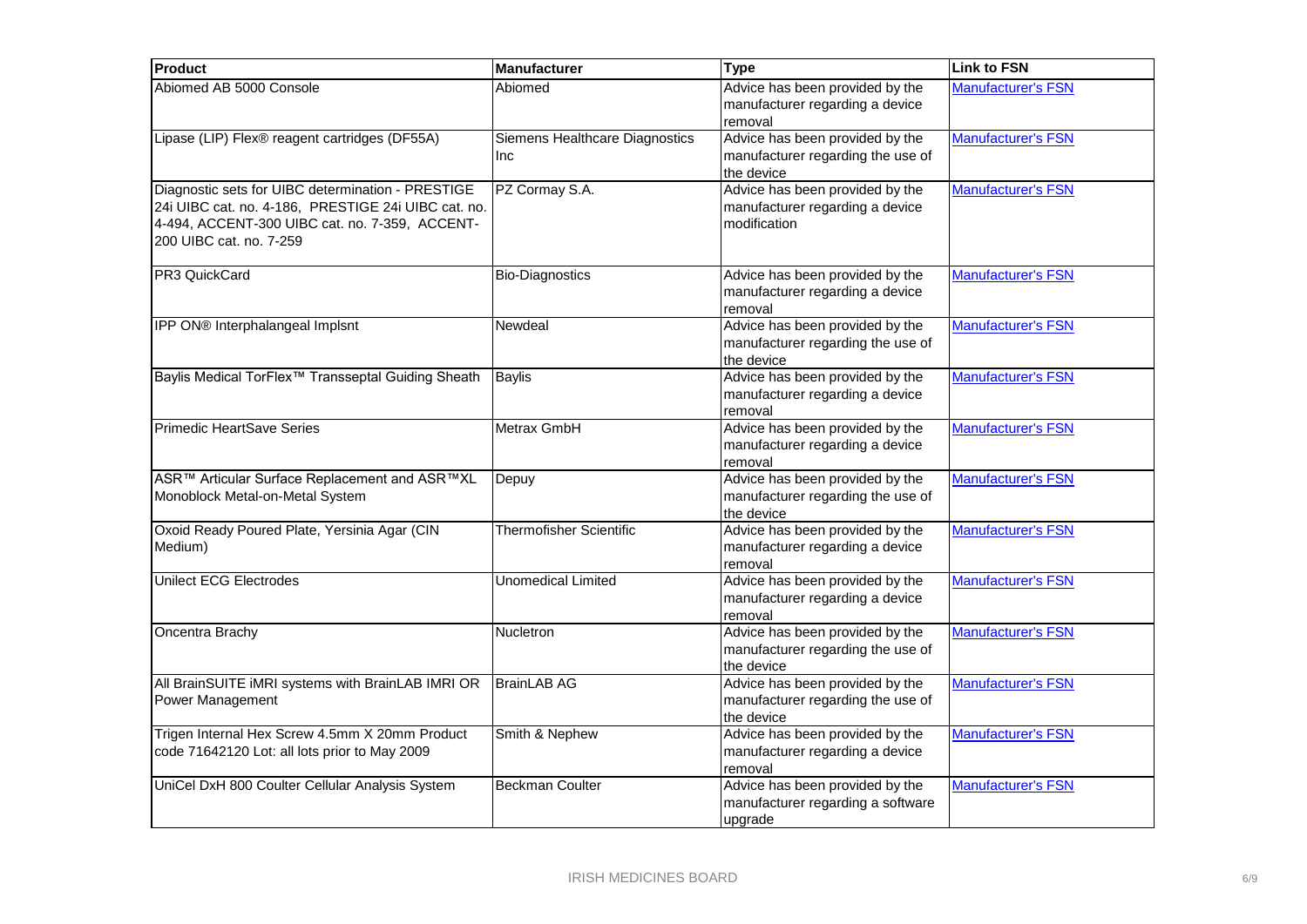| <b>Product</b>                                    | Manufacturer                   | <b>Type</b>                                     | <b>Link to FSN</b>        |
|---------------------------------------------------|--------------------------------|-------------------------------------------------|---------------------------|
| Aisys and Avance Anesthesia Machine and Monitor   | <b>GE Healthcare</b>           | Advice has been provided by the                 | <b>Manufacturer's FSN</b> |
|                                                   |                                | manufacturer regarding a device                 |                           |
|                                                   |                                | modification                                    |                           |
| Wayne Pneuomothorax Sets/Trays                    | <b>Cook Medical</b>            | Advice has been provided by the                 | <b>Manufacturer's FSN</b> |
|                                                   |                                | manufacturer regarding                          |                           |
|                                                   |                                | changes/updates made to<br>instructions for use |                           |
| A High res SSP UniTray and AllSet Gold A high res | Invitrogen                     | Advice has been provided by the                 | <b>Manufacturer's FSN</b> |
| kits                                              |                                | manufacturer regarding the use of               |                           |
|                                                   |                                | the device                                      |                           |
| Nova Statstrip Glucose Test Strips                | Nova Biomedical                | Advice has been provided by the                 | <b>Manufacturer's FSN</b> |
|                                                   |                                | manufacturer regarding a device                 |                           |
|                                                   |                                | removal                                         |                           |
| <b>Clinical Chemistry Albumin BCG</b>             | <b>Abbott Laboratories</b>     | Advice has been provided by the                 | <b>Manufacturer's FSN</b> |
|                                                   |                                | manufacturer regarding a device                 |                           |
|                                                   |                                | removal                                         |                           |
| Dimension Vista® LOCI® Reaction Vessel            | Siemens Healthcare Diagnostics | Advice has been provided by the                 | <b>Manufacturer's FSN</b> |
|                                                   | Inc.                           | manufacturer regarding a device                 |                           |
| <b>AMPLILINK Software version 3.3.1</b>           |                                | removal<br>Advice has been provided by the      | <b>Manufacturer's FSN</b> |
|                                                   | Roche Diagnostics Gmbh         | manufacturer regarding a software               |                           |
|                                                   |                                | upgrade                                         |                           |
| <b>ADVIA Centaur / Centaur XP</b>                 | Siemens Healthcare Diagnostics | Advice has been provided by the                 | <b>Manufacturer's FSN</b> |
|                                                   | Inc.                           | manufacturer regarding the use of               |                           |
|                                                   |                                | the device                                      |                           |
| ADVIA® Chemistry Systems - Chloride Electrodes    | Siemens Healthcare Diagnostics | Advice has been provided by the                 | <b>Manufacturer's FSN</b> |
|                                                   | Inc.                           | manufacturer regarding a device                 |                           |
|                                                   |                                | removal                                         |                           |
| Captia Measles IgM                                | <b>Trinity Biotech</b>         | Advice has been provided by the                 | <b>Manufacturer's FSN</b> |
|                                                   |                                | manufacturer regarding a device                 |                           |
|                                                   |                                | removal                                         |                           |
| Captia Mumps IgM                                  | <b>Trinity Biotech</b>         | Advice has been provided by the                 | <b>Manufacturer's FSN</b> |
|                                                   |                                | manufacturer regarding a device<br>removal      |                           |
| FastPlan <sup>™</sup> Conical Collimator Plans    | Varian                         | Advice has been provided by the                 | <b>Manufacturer's FSN</b> |
|                                                   |                                | manufacturer regarding the use of               |                           |
|                                                   |                                | the device                                      |                           |
| <b>ARCHITECT Anti-HCV</b>                         | <b>Abbott Laboratories</b>     | Advice has been provided by the                 | <b>Manufacturer's FSN</b> |
|                                                   |                                | manufacturer regarding the use of               |                           |
|                                                   |                                | the device                                      |                           |
| Infusion Pumps A707V / A708V                      | Argus                          | Advice has been provided by the                 | <b>Manufacturer's FSN</b> |
|                                                   |                                | manufacturer regarding the use of               |                           |
|                                                   |                                | the device                                      |                           |
| <b>Access Estradiol Reagent kit</b>               | <b>Beckman Coulter</b>         | Advice has been provided by the                 | <b>Manufacturer's FSN</b> |
|                                                   |                                | manufacturer regarding a device                 |                           |
|                                                   |                                | removal                                         |                           |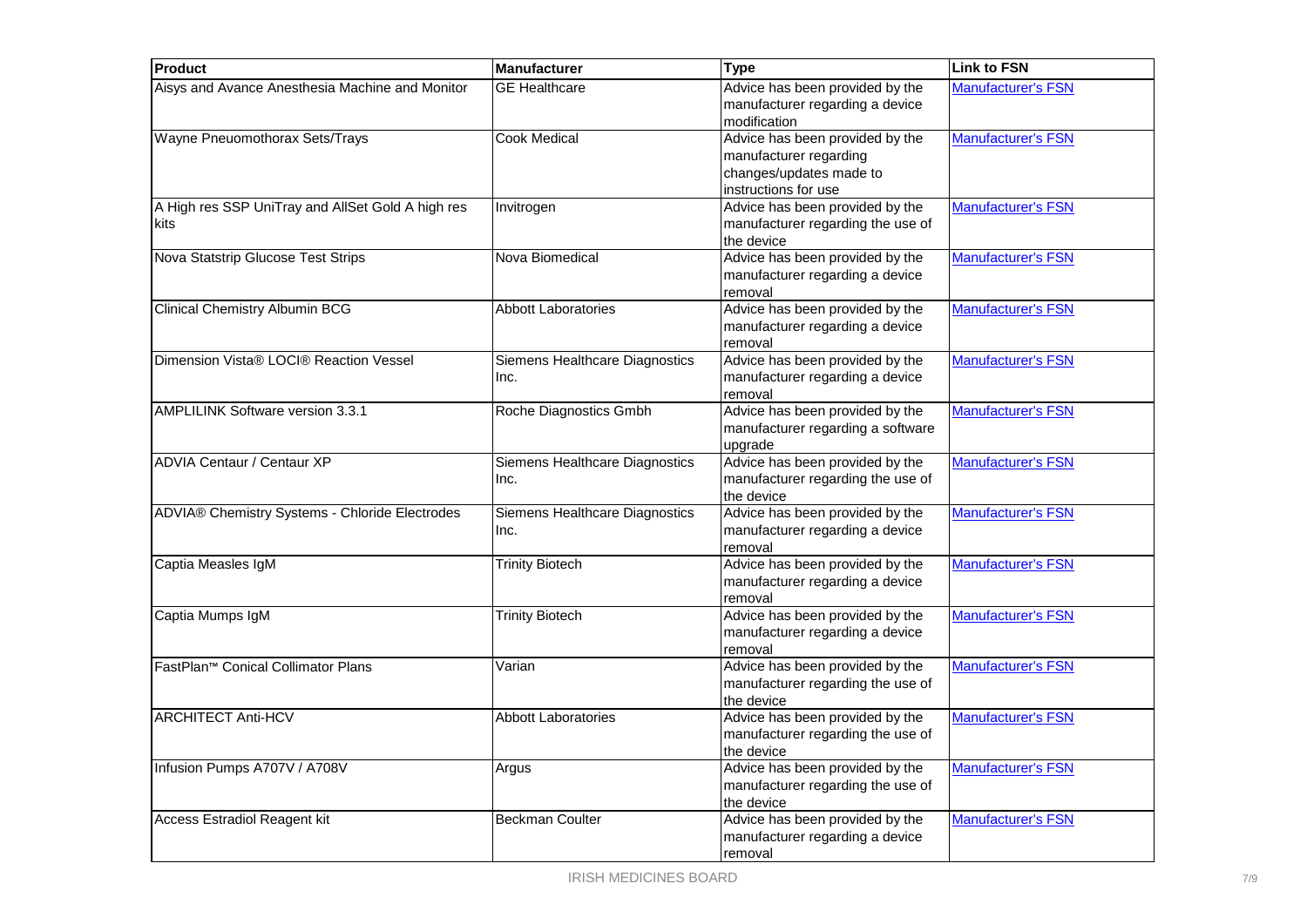| <b>Product</b>                                                                   | <b>Manufacturer</b>                     | <b>Type</b>                       | <b>Link to FSN</b>        |
|----------------------------------------------------------------------------------|-----------------------------------------|-----------------------------------|---------------------------|
| Sterile Trauma Parts packet in two pouches Ti-                                   | Zimmer                                  | Advice has been provided by the   | <b>Manufacturer's FSN</b> |
| Interference Screws                                                              |                                         | manufacturer regarding a device   |                           |
|                                                                                  |                                         | removal                           |                           |
| CD7 PE and CD7 FITC                                                              | <b>Becton Dickinson Biosciences</b>     | Advice has been provided by the   | <b>Manufacturer's FSN</b> |
|                                                                                  |                                         | manufacturer regarding a device   |                           |
|                                                                                  |                                         | removal                           |                           |
| GreenLightPV <sup>®</sup> Laser                                                  | American Medical Systems                | Advice has been provided by the   | <b>Manufacturer's FSN</b> |
|                                                                                  |                                         | manufacturer regarding a device   |                           |
|                                                                                  |                                         | modification                      |                           |
| 5 second CONTOUR® Blood Glucose Monitoring                                       | <b>Bayer HealthCare Diabetes Care</b>   | Advice has been provided by the   | <b>Manufacturer's FSN</b> |
| System                                                                           |                                         | manufacturer regarding the use of |                           |
|                                                                                  |                                         | the device                        |                           |
| PowerPro, PowerMax and Mpower I Handpieces                                       | <b>Conmed Linvatec</b>                  | Advice has been provided by the   | <b>Manufacturer's FSN</b> |
|                                                                                  |                                         | manufacturer regarding the use of |                           |
|                                                                                  |                                         | the device                        |                           |
| Healing Abutment (IWTH56, Lot#602691)                                            | Biomet 3i                               | Advice has been provided by the   | <b>Manufacturer's FSN</b> |
|                                                                                  |                                         | manufacturer regarding a device   |                           |
|                                                                                  |                                         | removal                           |                           |
| Seraclone Anti-k (KEL2)                                                          | <b>Biotest Medical Diagnostics GmbH</b> | Advice has been provided by the   | <b>Manufacturer's FSN</b> |
|                                                                                  |                                         | manufacturer regarding a device   |                           |
|                                                                                  |                                         | removal                           |                           |
| Animas® 2020 and Animas® IR1200 Insulin Pumps                                    | Animas                                  | Advice has been provided by the   | Manufacturer's FSN        |
|                                                                                  |                                         | manufacturer regarding the use of |                           |
|                                                                                  |                                         | the device                        |                           |
| Innova® 2100IQ, 3100IQ, 4100IQ cardiovascular x-ray                              | <b>GE Healthcare</b>                    | Advice has been provided by the   | Manufacturer's FSN        |
| imaging system                                                                   |                                         | manufacturer regarding a software |                           |
|                                                                                  |                                         | upgrade                           |                           |
| Triage TOXDrug Screen                                                            | <b>Biosite</b>                          | Advice has been provided by the   | <b>Manufacturer's FSN</b> |
|                                                                                  |                                         | manufacturer regarding the use of |                           |
|                                                                                  |                                         | the device                        |                           |
| C.A.T.S. Auto Transfusion System                                                 | Fresenius Kabi                          | Advice has been provided by the   | <b>Manufacturer's FSN</b> |
|                                                                                  |                                         | manufacturer regarding the use of |                           |
|                                                                                  |                                         | the device                        |                           |
| Mölnlycke ProcedurePak <sup>®</sup>                                              | Mölnlycke                               | Advice has been provided by the   | <b>Manufacturer's FSN</b> |
|                                                                                  |                                         | manufacturer regarding a device   |                           |
|                                                                                  |                                         | removal                           |                           |
| <b>HeartStart MRX Monitor / Defibrillator</b>                                    | Phillips                                | Advice has been provided by the   | <b>Manufacturer's FSN</b> |
|                                                                                  |                                         | manufacturer regarding            |                           |
|                                                                                  |                                         | changes/updates made to           |                           |
|                                                                                  |                                         | instructions for use              |                           |
| FC4 Fibro Cleaner Automatic Endoscope Reprocessor Lancer                         |                                         | Advice has been provided by the   | <b>Manufacturer's FSN</b> |
|                                                                                  |                                         | manufacturer regarding a device   |                           |
|                                                                                  |                                         | modification                      |                           |
| Antimicrobial Susceptibility Testing Discs Ciprofloxacin Thermofisher Scientific |                                         | Advice has been provided by the   | Manufacturer's FSN        |
| 1ug CT0623B                                                                      |                                         | manufacturer regarding a device   |                           |
|                                                                                  |                                         | removal                           |                           |